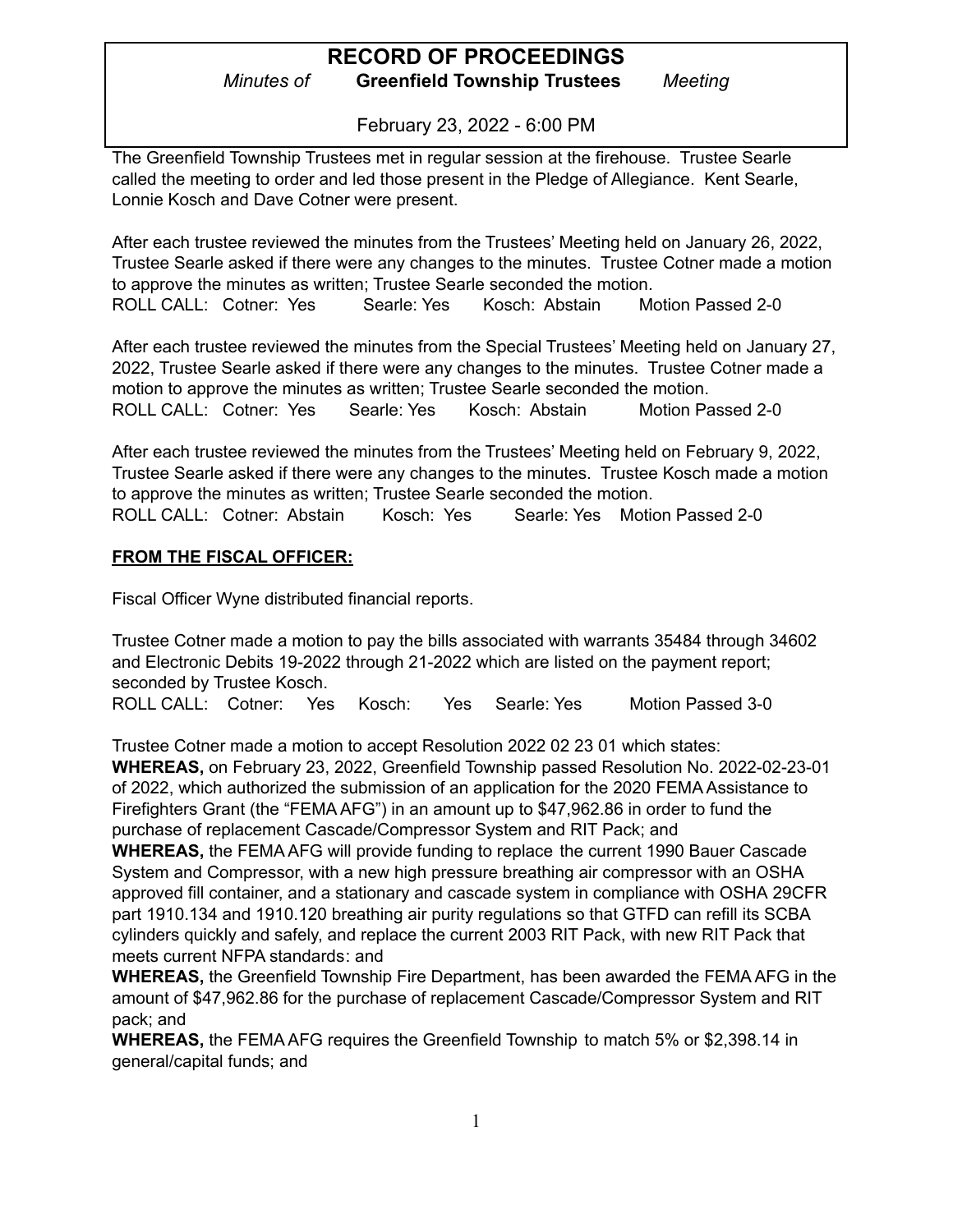*Minutes of* **Greenfield Township Trustees** *Meeting*

February 23, 2022 - 6:00 PM

**WHEREAS**, the Fiscal Officer/Board of Trustees of Greenfield Township must be authorized to accept this grant funding and execute all necessary documents in connection therewith. **NOW, THEREFORE BE IT RESOLVED BY THE BOARD OF TRUSTEE OF GREENFIELD TOWNSHIP, CARROLL OHIO:**

1. That the Fiscal Officer/Board of Trustees of Greenfield Township be authorized and directed to execute the contract agreement for the Federal Emergency Management Agency Assistance To Firefighters Grant for the purchase of replacement apparatus; and

2. That the Fiscal Officer/Board of Trustees of Greenfield Township be authorized to recognize grant revenue in the amount of \$47,962.86 to establish Revenue Fund 2903 and to appropriate the funds into Fund 2903 for expenditures; and

3. That this resolution shall take effect immediately upon its approval and adoption.

Trustee Kosch seconded the Motion, and the roll being called upon its adoption, the vote resulted as follows:

Roll Call: Yea: David Cotner Lonnie Kosch Kent Searle Nay: 0 Motion passed 3-0

Trustee Kosch made a motion to accept Resolution 2022 02 23 01 which states

**WHEREAS**, Greenfield Township Board of Trustees authorize the Fiscal Officer to establish Revenue Fund 2903 to input the funds of \$47,962.86 from the Fiscal Year (FY) 2020 Assistance to Firefighters Grant (AGF) that was awarded to Greenfield Township Fire Department in the amount of \$47,962.86.to purchase the Air Compressor/Cascade/Fill Station for filling SCBA and RIT Pack Cylinder and to establish Appropriation Fund 2903 to appropriate those funds for the purchase

**WHEREAS**, with the receiving of these funds and the purchase of the equipment , Fiscal Year 2022 Revenue and Appropriation would need to be amended

**NOW, THEREFORE**, **BE IT RESOLVED**: Greenfield Township Board of Trustees hereby approves amending the 2022 Revenue and Appropriation

Trustee Cotner seconded the Motion, and the roll being called upon its adoption, the vote resulted as follows:

Roll Call: Yea: David Cotner Lonnie Kosch Kent Searle Nay: 0 Motion Passed 3-0

Fiscal Officer Wyne stated that she has worked on the Premium Pay for the full time and part time Firefighters. She advised that Chief Smith has reviewed the figures plus she has reviewed them again. She stated that she is working with the payroll company on creating a payroll code for premium pay and the pay will be done on an off payroll date in order to track the figures and apply them to the appropriate funds, She advised by the next meeting she hopes to know what date those funds will be paid and will provide the trustees with the completed figures.

Fiscal Officer Wyne stated that she advised the Trustees on January 26 that the township of the Standard Revenue Loss category under the ARAP at this time she had not heard how the township wishes to proceed and her understanding is we need to designate how those funds are going to be used and have a resolution, which she believe need done by April 1. Trustee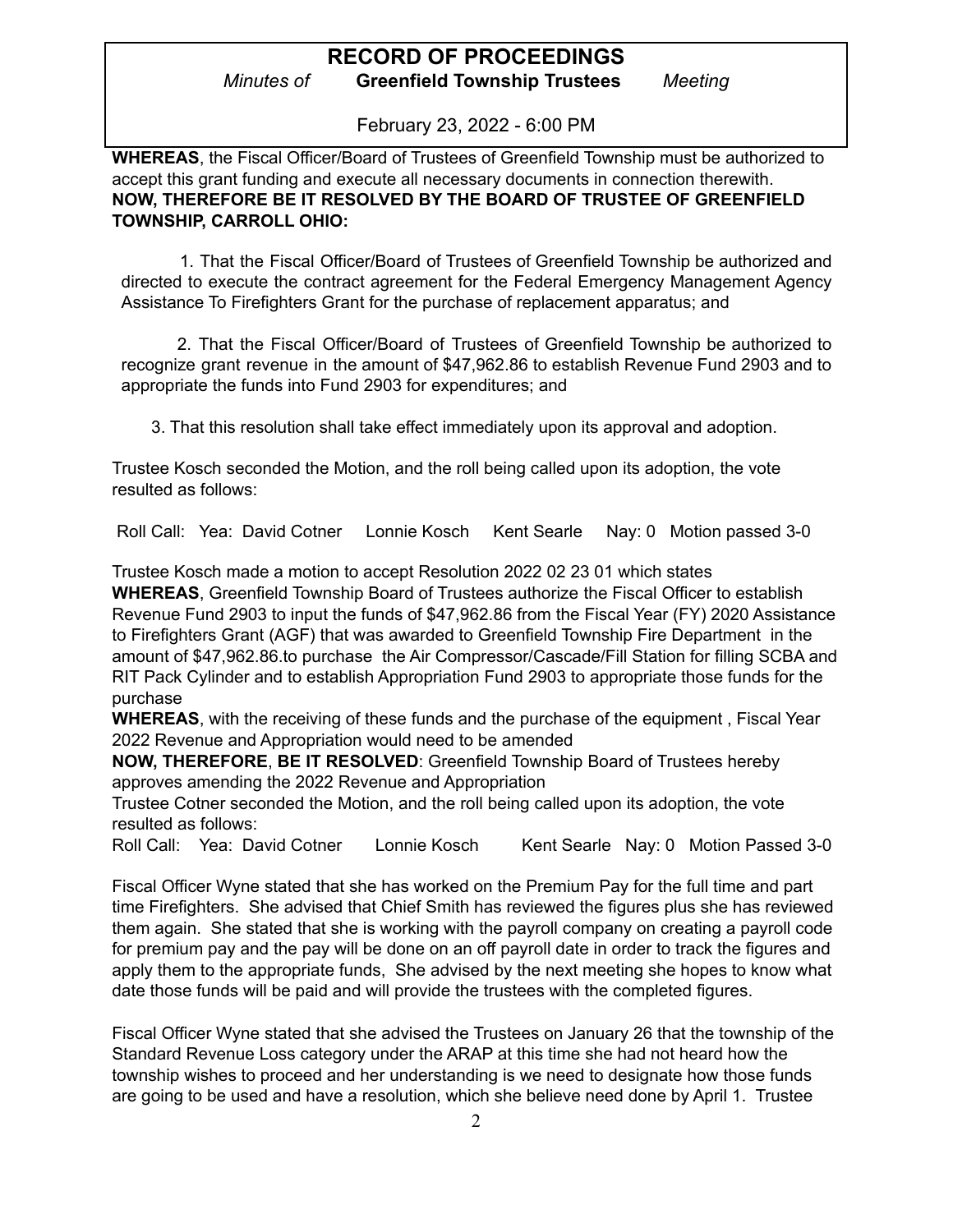## **RECORD OF PROCEEDINGS** *Minutes of* **Greenfield Township Trustees** *Meeting*

February 23, 2022 - 6:00 PM

Searle advised he attended a training session on this and he doesn't believe it needs to be done by April 1. Fiscal Officer Wyne stated she has contacted Amy with the Prosecutor's Office to see if those funds could be used to purchase fireproof filing cabinets for the Administrative Office and Road Department to secure documents. Amy has not responded yet. The cabinets would cost approximately \$3,500 each. Discussion continued regarding the deadline for the funds to be used, as well as when a listing of potential projects needs to be submitted. Fiscal Officer Wyne will contact Amy on Feb. 24, 2022 to get clarification on these issues.

Fiscal Officer Wyne asked the Road Supervisor if Jeff Bondurant had turned in the requested physician slip from his absence of January 7 to January 25? Tom advised that it was turned in today.. She advised the Trustees per policy employees are required to submit a physician slip upon their return to work. Jeff submitted a physician slip that he was seen in the office on January 24, 2022, and that he could return to work with no restrictions. This physician slip does not state that Jeff was under his care for the time Jeff was off. She advised that Tom provided the slip to her on February 2, at which time she called Tom and advised the document was not acceptable. Also on February 2, Tom provided her with a physician slip from where Jeff was off sick during the summer that was not acceptable to. She advised Tom that in the future physician's slips need to be turned in the day the employee returns and they need to contain proper documentation. Trustees confirmed that the physician's return to work slip needs to be submitted and cover the time out of the office.

Fiscal Officer Wyne stated she had an issue that needed to be discussed in the Executive Session regarding payroll and potential sensitive medical information. After discussion, Trustee Searle made a motion to enter Executive Session; Trustee Kosch seconded the motion. Roll Call: Cotner: Yes Kosch: Yes Searle: Yes Motion Passed 3-0

Lt. Reaves asked if he could attend as an union representative for the employee. Fiscal Officer Wyne stated that no union representative is needed as this was not a discipline or investigatory matter. Trustee Searle stated that no decisions are made in executive sessions and the information discussed is confidential. Lt. Reaves stated he believes he has information regarding the issue. Trustee Searle permitted Lt. Reaves to attend the executive session.

Trustee Kosch made a motion to return from Executive Session; Trustee Cotner seconded the motion.

Roll Call: Cotner: Yes Kosch: Yes Searle: Yes Motion Passed 3-0 The Board returned from Executive Session at 6:40 p.m.

Fiscal Officer Wyne that she received the check from the Attorney General Office in the amount of \$11,900.05 for the finding of recovery due to inappropriate payout of sick leave to a former Fire Chief, The bonding company paid out \$13,201.13; however, the AG fees were \$1,301.08. She advised she would be contacting the Auditor's Office to see if she needs to create a special revenue fund to deposit these funds in.

Fiscal Officer asked Trustee Kosch if he or Donna has been in contact with Amber regarding the Township cancer policy revision and if a signed copy was submitted. Fiscal Officer Wyne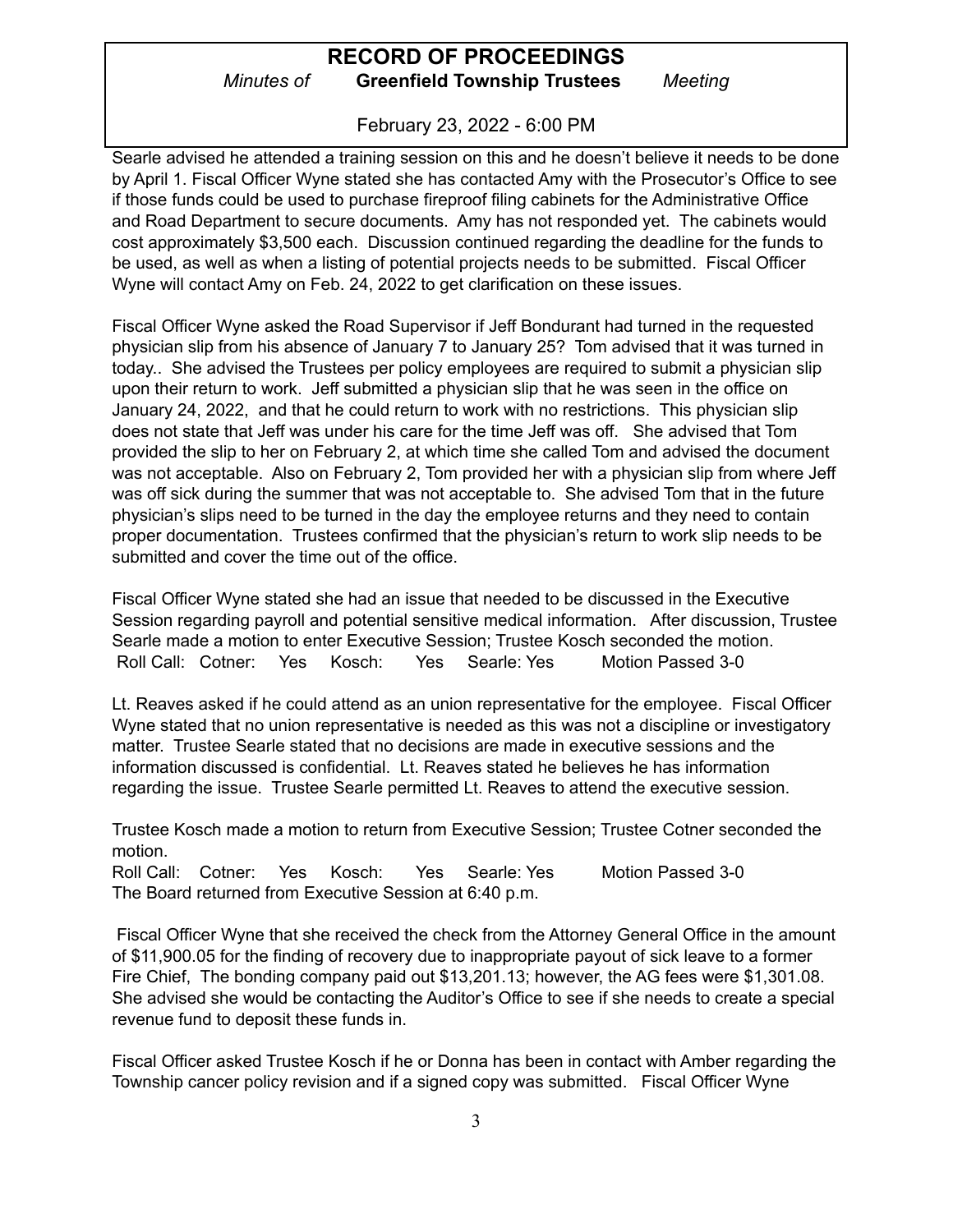## **RECORD OF PROCEEDINGS** *Minutes of* **Greenfield Township Trustees** *Meeting*

February 23, 2022 - 6:00 PM

stated that she has received a letter from AFLAC inquiring why the full amount of the policy was not paid. She called AFLAC to advise that Amber, our representative, advised on the figure to pay since Lonnie's policy was changed due to his term. Amber advised she was in contact via email with the Kosch's. Trustee Kosch asked Fiscal Officer Wyne to email Amber's contact information to him.

Trustee Searle made a statement to go along with what had been talked about on the sick leave issue. He wanted it stated for the minutes so there is a record. He had been contacted by the former employee about the sick leave reimbursement by the bonding agent/what could the trustees possibly do to help out with this. Trustee Searle had a phone conference with Amy and Josh yesterday. For the record, their position is there is nothing the township could do; that it would be inappropriate for them to spend township funds to reimburse this money. He wanted this on the record that there is legal counsel with that, and that's where we're at.

#### **FLOOR**:

None

**ZONING BUSINESS:** Caitlin Barbee, Zoning Inspector, presented the following items:

● **Demolition Grant With The Fairfield County Land Bank:** Everyone has been updated on the Fisher property.

For 1835 Carroll Southern Road, certified and regular mail has been sent to two different addresses of the children of the original owner of the property, and no response has been received. The executive director of the Land Bank, Michael Kaper, instructed Ms. Barbee to send them everything she has on the property, and it will be submitted to the state of Ohio. The Land Bank has money for one demolition in each township in Ohio. Next steps will be determined depending on the information that comes into the Township and the response from the state. Ms. Barbee noted the 1835 Carroll Southern Road property has a lien; the Fisher property does not.

- **Rolling Hills Storage - Walter Beatty**: Mr. Beatty contacted Ms. Barbee to ask what he would need to do to expand his facility to his other lot. He submitted paperwork to the Township to show the initial rezoning, and Ms. Barbee confirmed with the RPC that the rezoning was done properly. The entire property is 2.4 acres, and this includes both parcels. Discussion continued concerning what is required for Mr. Beatty to move forward, and what he needs to submit to the Township. It was determined he needs to submit a development plan to the Board of Trustees for approval; this is due to the PRB; then, once approved, he can submit a zoning application with the appropriate fee. Ms. Barbee will inquire with the Prosecutor's Office as to whether a public hearing is required.
- **Board of Zoning Appeals Resignation**: Ms. Barbee has received the resignation letter from John Reef, effective immediately. This letter was also emailed to the Trustees prior to the meeting. Josh Arter has been the alternate; he can now be moved to this spot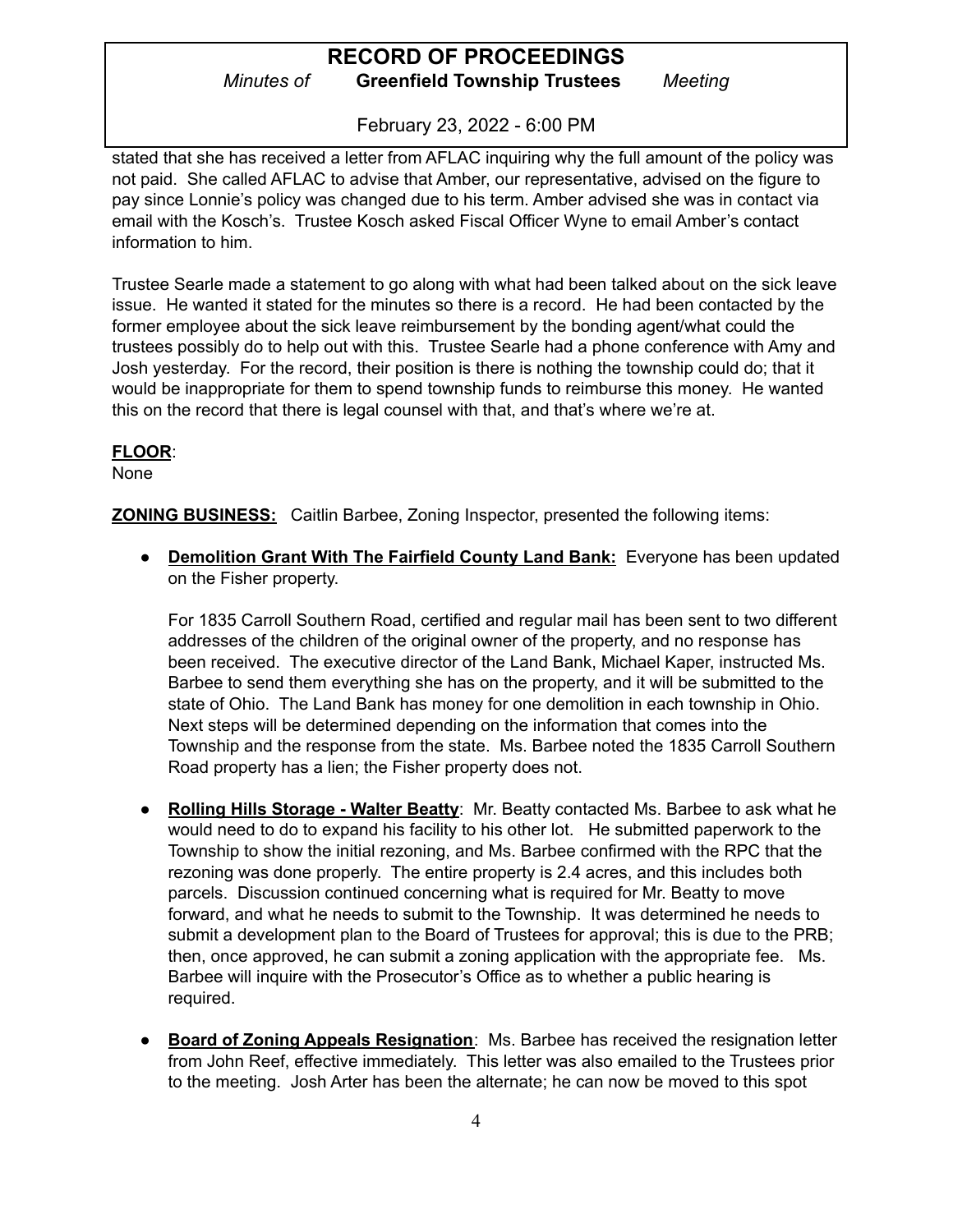*Minutes of* **Greenfield Township Trustees** *Meeting*

February 23, 2022 - 6:00 PM

and be a full member. It was noted that he already had voting rights as an alternate member, should the need arise.

Trustee Searle moved and Trustee Cotner seconded the motion to accept John Reef's resignation from the Board of Zoning Appeals. Roll Call: Cotner: Yes Kosch: Yes Searle: Yes Motion Passed 3-0

Trustee Searle moved and Trustee Cotner seconded to move Josh Arter to the open Board of Zoning Appeals position, to finish out that term. Roll Call: Cotner: Yes Kosch: Yes Searle: Yes Motion Passed 3-0

Ms. Barbee will contact Mr. Arter and ask him to attend the next BZA meeting. It was noted that Mr. Arter will not need to be sworn in, as he was already sworn in as an alternate member.

- **Brook Road - Trash to be Removed**: Ms. Barbee stated she had received a call before the meeting about an address on Brook Road where there were mattresses and couches at the end of a drive which appear to have been placed there for trash pick-up; however, they have never been picked up. A community member noted this trash has been in this spot since before Christmas. Another couch has been added this week. Ms. Barbee will send a warning letter advising the resident to have the trash removed, citing the ORC - Ohio Revised Code - concerning this matter.
- **Abandoned Black Truck on Route 158:** Ms. Barbee spoke to the owner of the property who advised that the truck belonged to her son. The property owner stated she would ask him to have it removed by the weekend.

Trustee Kosch inquired as to the status of the RPC meeting. Ms. Barbee stated the meeting had been canceled. The developer asked the RPC to table the business, and there is nothing on the future agenda to discuss this development.

#### **ROAD AND CEMETERY DEPARTMENT BUSINESS**

Tom Shafer, Road & Cemetery Superintendent, reported on the following items:

**● Victor Road Repair:** Tom noted the suggestion by Trustee Cotner that ARP funds could possibly be used toward the repair of Victor Road; however, Tom expressed his concern about repairing Victor Road and then having it annexed to Lancaster - although he has no knowledge of any plans for this action. Discussion continued about how the potential for this to happen. Tom's rough estimate for the repair is \$50,000 for microsurfacing, and \$30-50,000 to complete the job.

The Board asked Tom to prepare a list of the roads in the township that are most in need of repair, along with the cost estimate to complete this work, and bring that to the Board.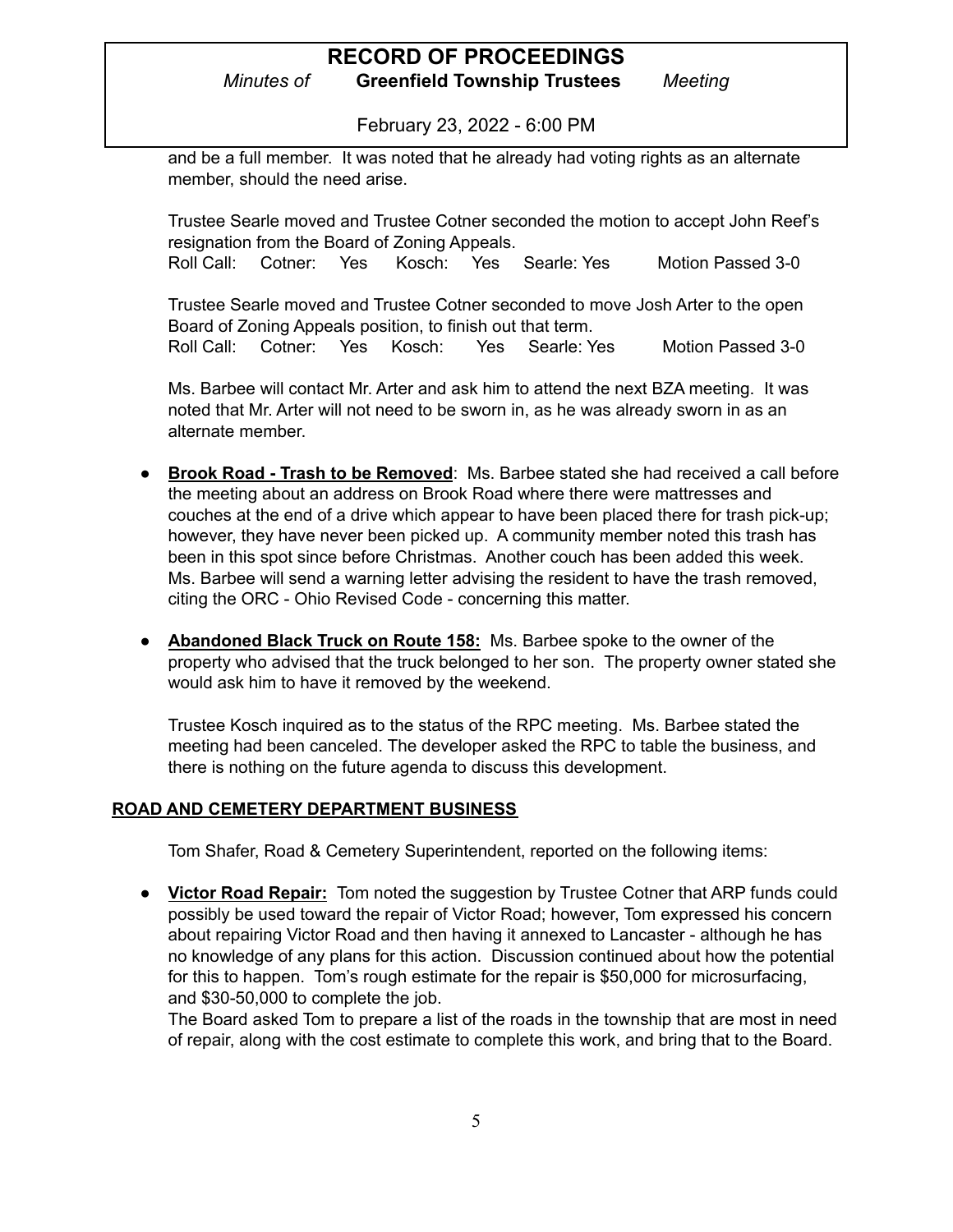*Minutes of* **Greenfield Township Trustees** *Meeting*

February 23, 2022 - 6:00 PM

**● Dump Truck Repair:** Tom reported that Carroll Truck and Auto had run diagnostic equipment on the truck and found two injectors that weren't working properly. They have continued to use the truck, but injectors have been ordered (\$1,600+), and Tom has begun the work to change those out. Tom noted that it is becoming more and more difficult to find someone to work on diesel engines, and it is extremely expensive to have the work done.

Trustee Cotner made a motion to approve \$2,500 to pay for parts for the Road Department's one-ton red truck; Trustee Searle seconded the motion. Roll Call: Cotner: Yes Kosch: Yes Searle: Yes Motion Passed 3-0

Discussion continued regarding the age and condition of the truck, and what the trade-in value might be, once repaired.. Tom also noted the lengthy wait time once a new truck would be ordered - if the old truck were sold.

Trustee Searle noted that discussion on the business at hand can and should be discussed prior to the voting procedure.

- **● Schwartz Place - Snow Clearing:** Tom raised the issue of a complaint about Schwartz Place not being cleaned during the last ice and snowstorm. Tom had spoken to the owner of the residence on the road, and he was not the person who made the complaint. After discussion, Tom stated that due to Schwartz Place being a 1,500 foot dead-end road, with one resident, other heavily traveled township roads would be prioritized ahead of it.
- **● Call Back Time:** After lengthy discussion concerning what constituted call back pay, when it should be paid, etc., it was determined that call-back pay shall continue to be paid for instances when the full-time Road Department employees need to return to work outside of their regular shift to complete work, such as snow removal emergencies, downed tree emergencies, and road flooding emergencies.
- **● Transferring of Cemetery Deeds:** Trustee Searle raised the issue of the resolution regarding transferring cemetery deeds which had been tabled. Tom stated he had not worked on this resolution but believed Dawn was waiting for more information from Amy at the Prosecutor's Office as to how to proceed.
- **● Fireproof Cabinets for Records Storage:**. Trustee Searle inquired about this issue. Fiscal Officer Wyne stated she had emailed Amy at the Prosecutor's Office to ask if the purchase of these cabinets could be purchased with ARP funds; she is awaiting a response.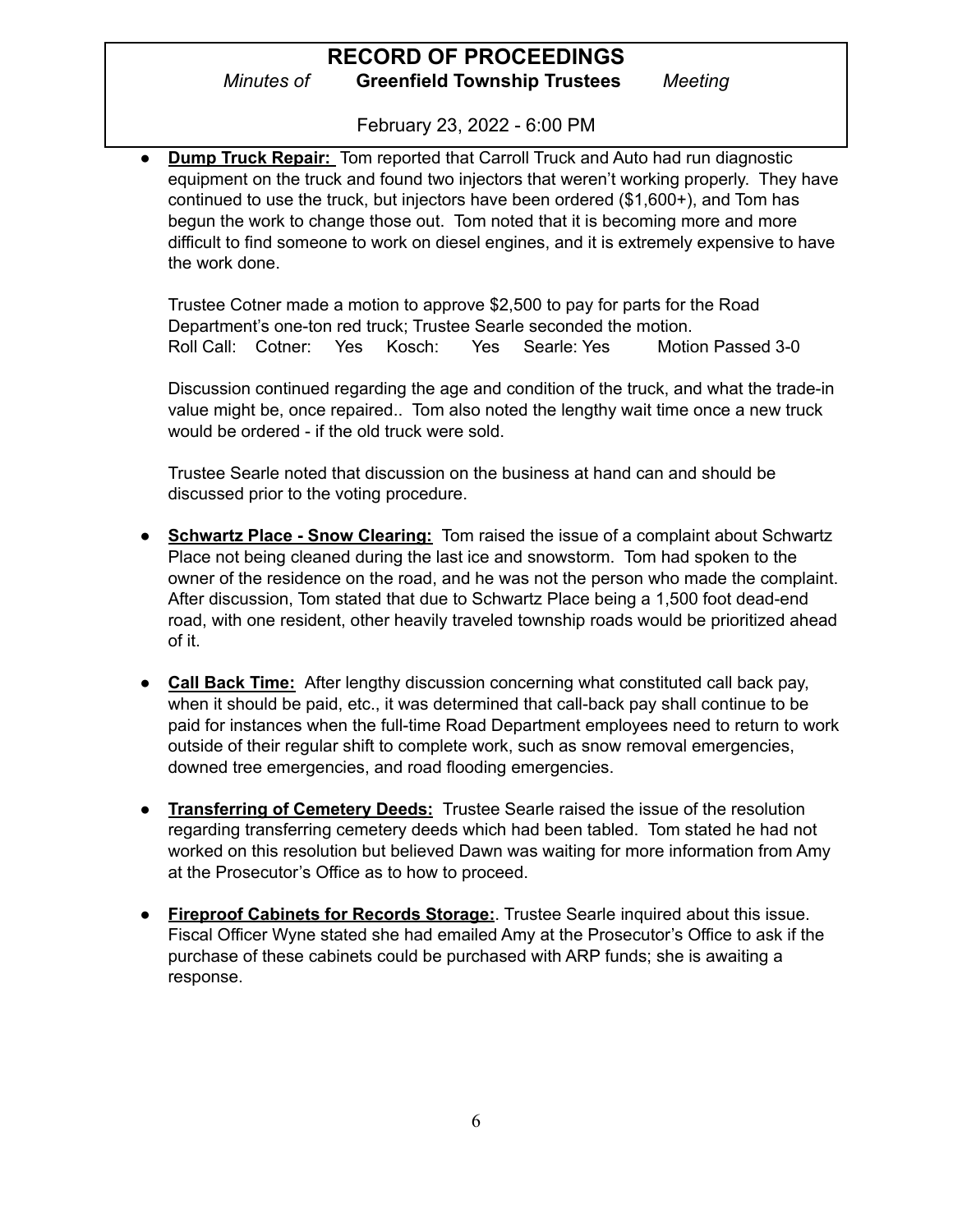*Minutes of* **Greenfield Township Trustees** *Meeting*

February 23, 2022 - 6:00 PM

**FIRE DEPARTMENT BUSINESS**: Chief Brad Smith presented the following items:

● **Part-time New Hire:** Chief Smith and Lt. Reaves interviewed Isaac Fullerton and recommended him for hire at a rate of \$12.50, upon successful completion of his physical and background check.

Trustee Searle made a motion to hire Isacc Fullerton as a part-time firefighter at a rate of \$12.50 per hour, upon successful completion of a physical and background check; effective date to be determined based on receipt of those items. Trustee Cotner seconded the motion.

Roll Call: Cotner: Yes Kosch: Yes Searle: Yes Motion Passed 3-0

Fiscal Officer Wyne asked how many part-time firefighters would be on the payroll with this new hire? Chief Smith responded this hire would total 33 part-time firefighters. She suggested that some action be taken with the part-time firefighters that have not worked or worked less than required, once the premium pay is processed and finalized.

- **● Community Involvement Activity Blood Drive:** To be held on March 4, 2022 at the Firehouse. There will be a QR code to be scanned to facilitate appointment scheduling. This will be placed on the GTFD's FaceBook page. The company conducting the drive works with OSU.
- **Vehicle Incident**: This issue had been tabled until an estimate was received from the homeowner. Chief Smith reported a repair estimate was received from the homeowner which was under \$1,800. He noted the Fire Department's moral obligation was up to \$2,500. He also stated that OTARMA will reimburse the Fire Department for up to 75% of the money paid, which would be \$1,334.72. Chief Smith stated he would contact OTARMA to ask whether this would affect the Township's rate. Fiscal Officer Wyne requested to get this information in writing.
- **Potential Water Leak in Firehouse**: Chief Smith noted there is a spot that has been cleaned and bleached, and keeps reappearing. They suspect it is coming from the showers. Various methods to determine how and where the moisture is coming from were discussed.
- **Status Update on New Medic**: Chief Smith reported they are awaiting the finalized blueprints from the company. They had indicated a four-to-five week window to get them finalized when last contacted approximately two weeks ago. Chief Smith noted the price was locked in, and once all the information is received, and Amy has approved the purchase, the final approval will be sought from the Board and the resolution will be written and presented. Fiscal Officer Wyne noted she and Amy would need to review the contract and create the resolution. She stated the resolution could be drafted, but the dollar amounts would be added once all the review was completed.